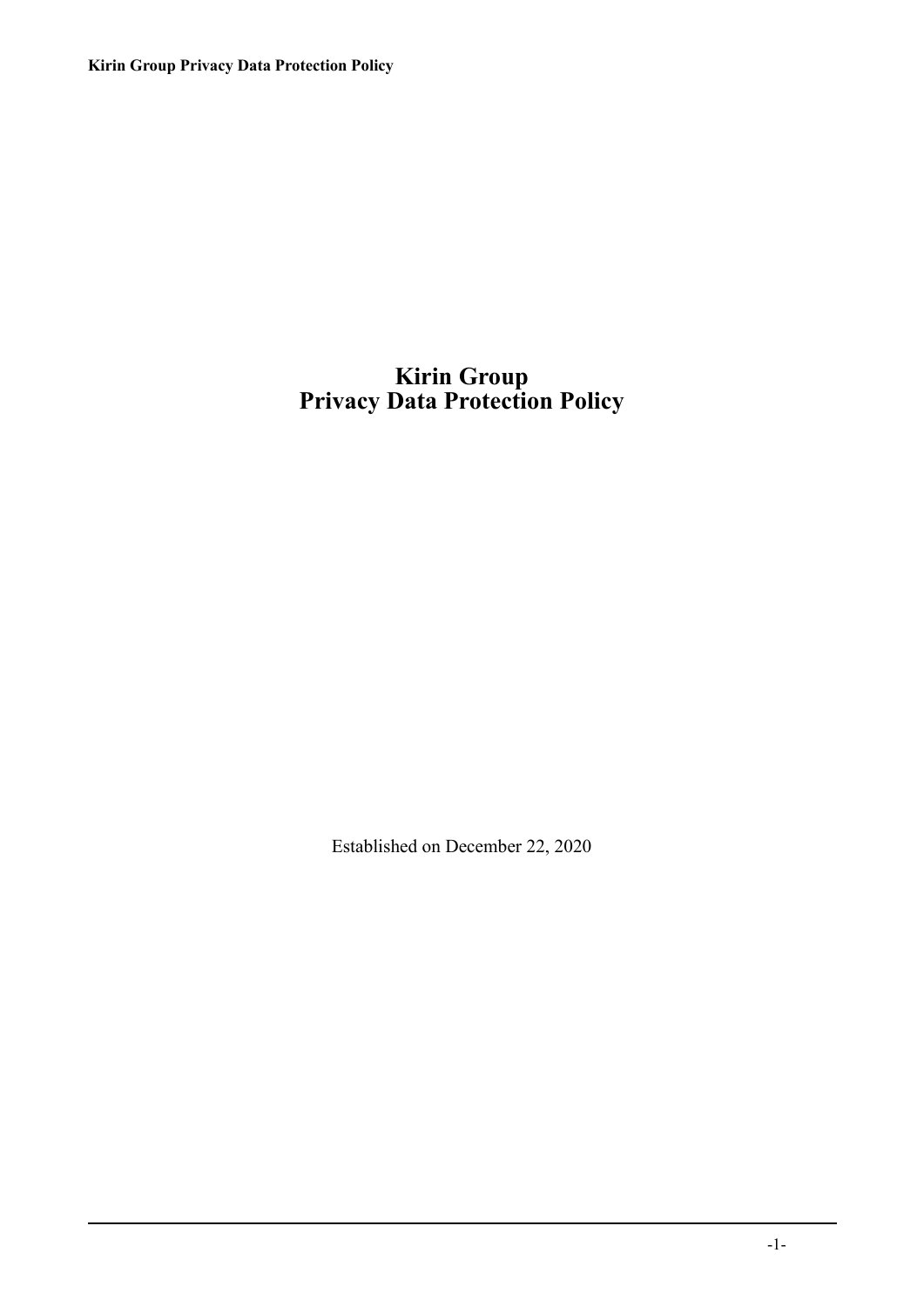In 2018, the Kirin Group formulated the "Kirin Group Human Rights Policy", and has put it into practice since then. The Policy is in line with the "UN Guiding Principles on Business and Human Rights" and is positioned as a high-level policy for all documents and norms related to the Group's initiatives to respect human rights in its business activities.

The Group considers "Personal Information Protection" to be one of the important initiative themes for promoting the practice of respect for human rights, and has newly established the "Kirin Group Privacy Data Protection Policy".

The Group will follow and implement the Policy with the purpose of further promoting business management that protects human rights.

- Policy Scope Officers and employees of the Kirin Group
- Position of the Policy

The Privacy Data Protection Policy functions as the dominant policy for all documents and standards that relate to initiatives for encouraging respect for human rights within the Kirin Group's business activities.

• Outline of Commitments Declared within the Policy

1. Respect and implementation of the eight basic principles of the privacy guidelines adopted by the Organization for Economic Cooperation and Development (OECD)

2. Implementation of continuous improvement initiatives in response to changes in social norms and employee education

3. Periodic announcement of improvements and progress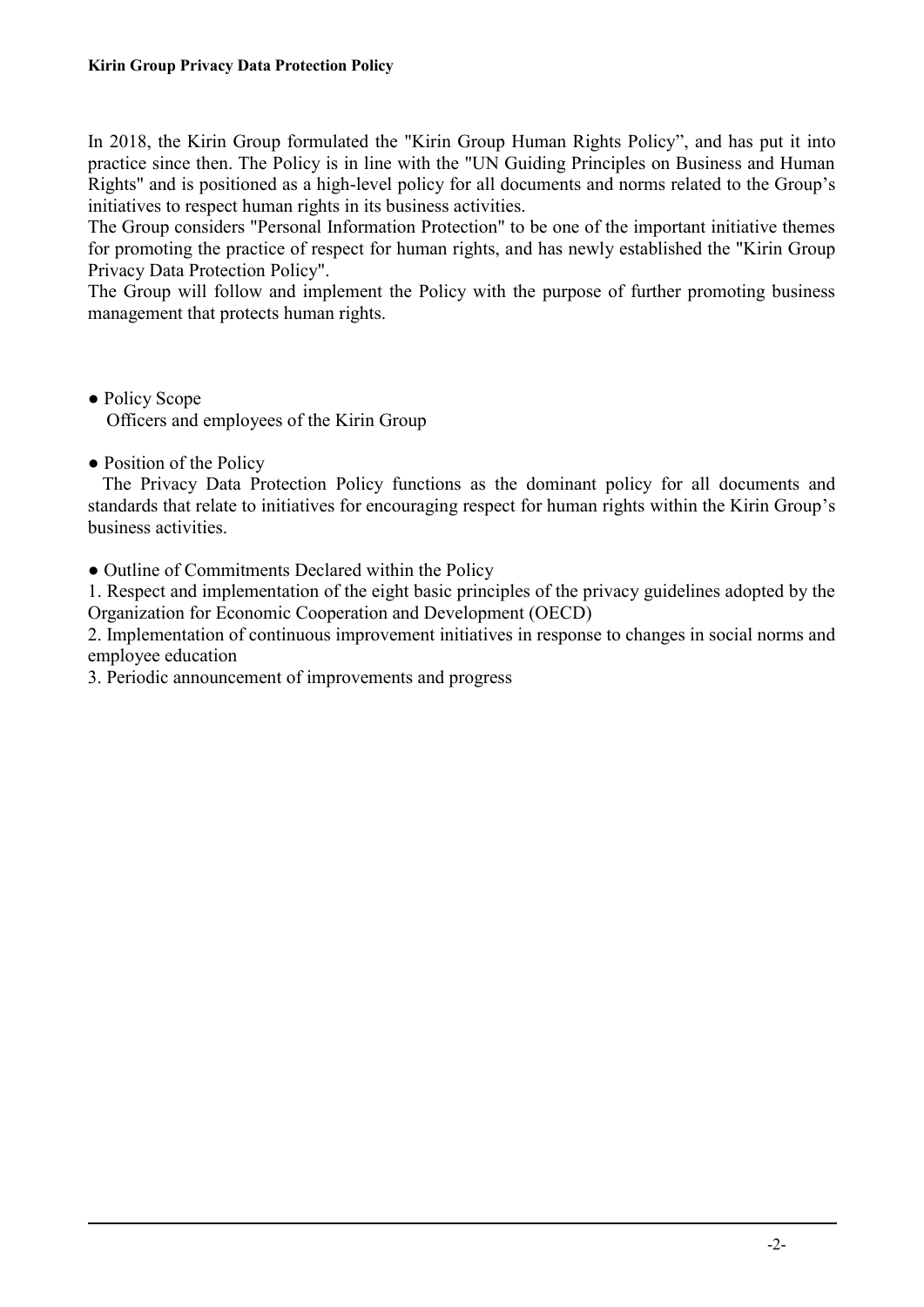## **Kirin Group Privacy Data Protection Policy**

1. Implementation of the eight basic principles of the OECD guidelines

Regarding the handling of personal information, we strive to conduct our business activities based on the criteria of whether these principles are conformed to, including the perspective of appropriateness in light of social norms, as well as by complying with the laws of each country.

Principle 1 "Collection Limitation Principle"

When personal data is collected, it should be collected lawfully and through fair means after notifying or obtaining consent from the owner of the personal data.

Principle 2 "Data Quality Principle"

The content of personal data should be in accordance with the purpose of use, accurate, complete, and kept up-to-date.

Principle 3 "Purpose Specification Principle"

The purpose of collecting personal data should be made clear, and any subsequent use should be limited to the fulfilment of such purpose.

Principle 4 "Use Limitation Principle"

The collected data should not be used for any other purpose, excluding cases where the consent of the owner of the personal data is obtained or where it is in accordance with the provisions of law.

Principle 5 "Security Safeguards Principle"

Reasonable security safeguard measures should be taken to protect personal data from loss, destruction, use, modification and leakage, etc.

Principle 6 "Openness Principle"

The personal data collection policy, etc. should be disclosed, and the existence of data, its purpose of use, and the data controller, etc. should be made clear.

Principle 7 "Individual Participation Principle"

It should be ensured that the owner of personal data can confirm the whereabouts and content of the data concerning himself/herself, and he/she should be guaranteed to be able to make an objection.

Principle 8 "Accountability Principle"

A personal data controller should be responsible for implementing the principles stated above.